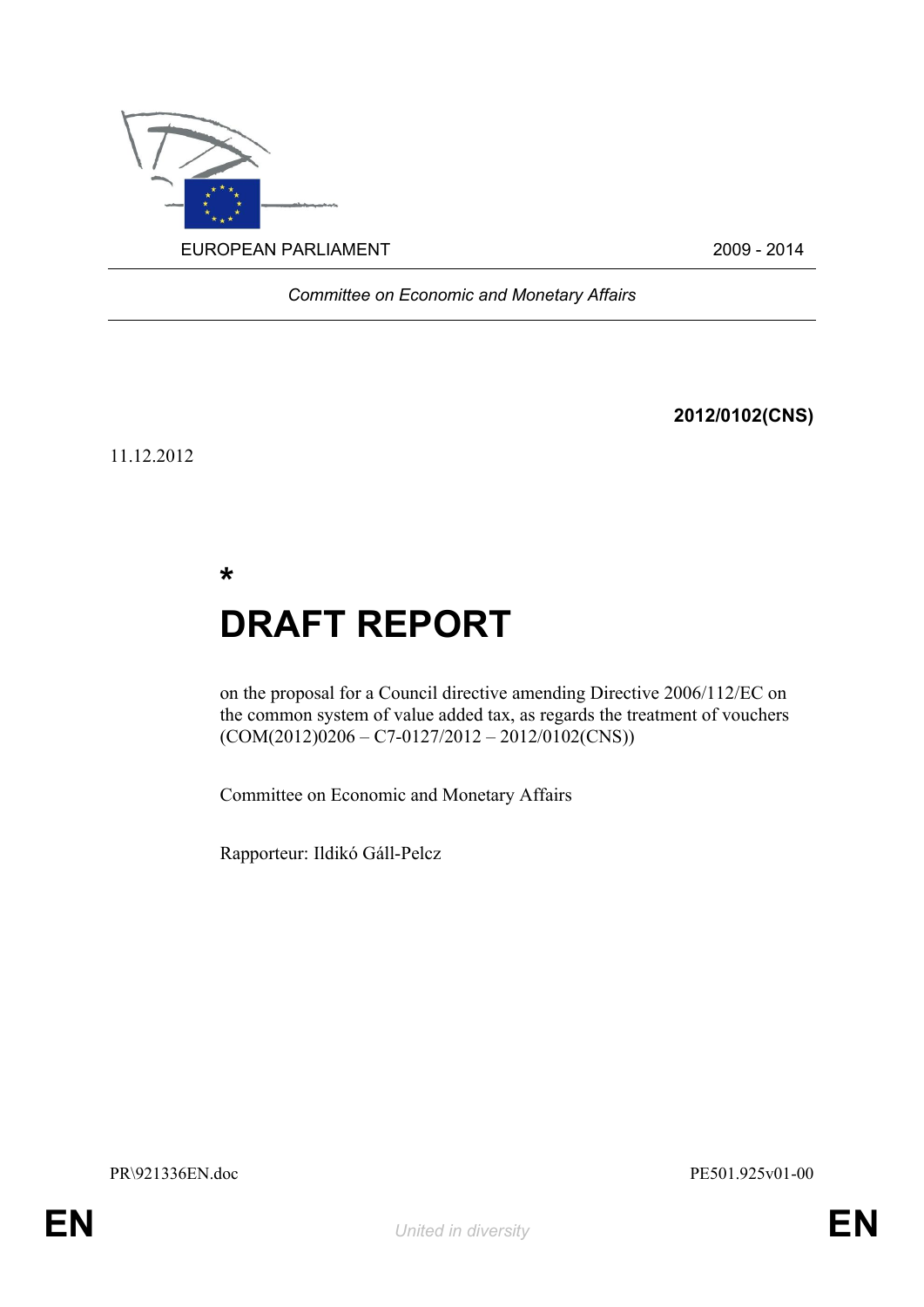#### *Symbols for procedures*

- Consultation procedure
- \*\*\* Consent procedure<br>\*\*\*I Ordinary legislative
- \*\*\*I Ordinary legislative procedure (first reading)
- Ordinary legislative procedure (second reading)
- \*\*\*III Ordinary legislative procedure (third reading)

(The type of procedure depends on the legal basis proposed by the draft act.)

#### *Amendments to a draft act*

In amendments by Parliament, amendments to draft acts are highlighted in *bold italics*. Highlighting in *normal italics* is an indication for the relevant departments showing parts of the draft act which may require correction when the final text is prepared – for instance, obvious errors or omissions in a language version. Suggested corrections of this kind are subject to the agreement of the departments concerned.

The heading for any amendment to an existing act that the draft act seeks to amend includes a third line identifying the existing act and a fourth line identifying the provision in that act that Parliament wishes to amend. Passages in an existing act that Parliament wishes to amend, but that the draft act has left unchanged, are highlighted in **bold**. Any deletions that Parliament wishes to make in such passages are indicated thus: **[...]**.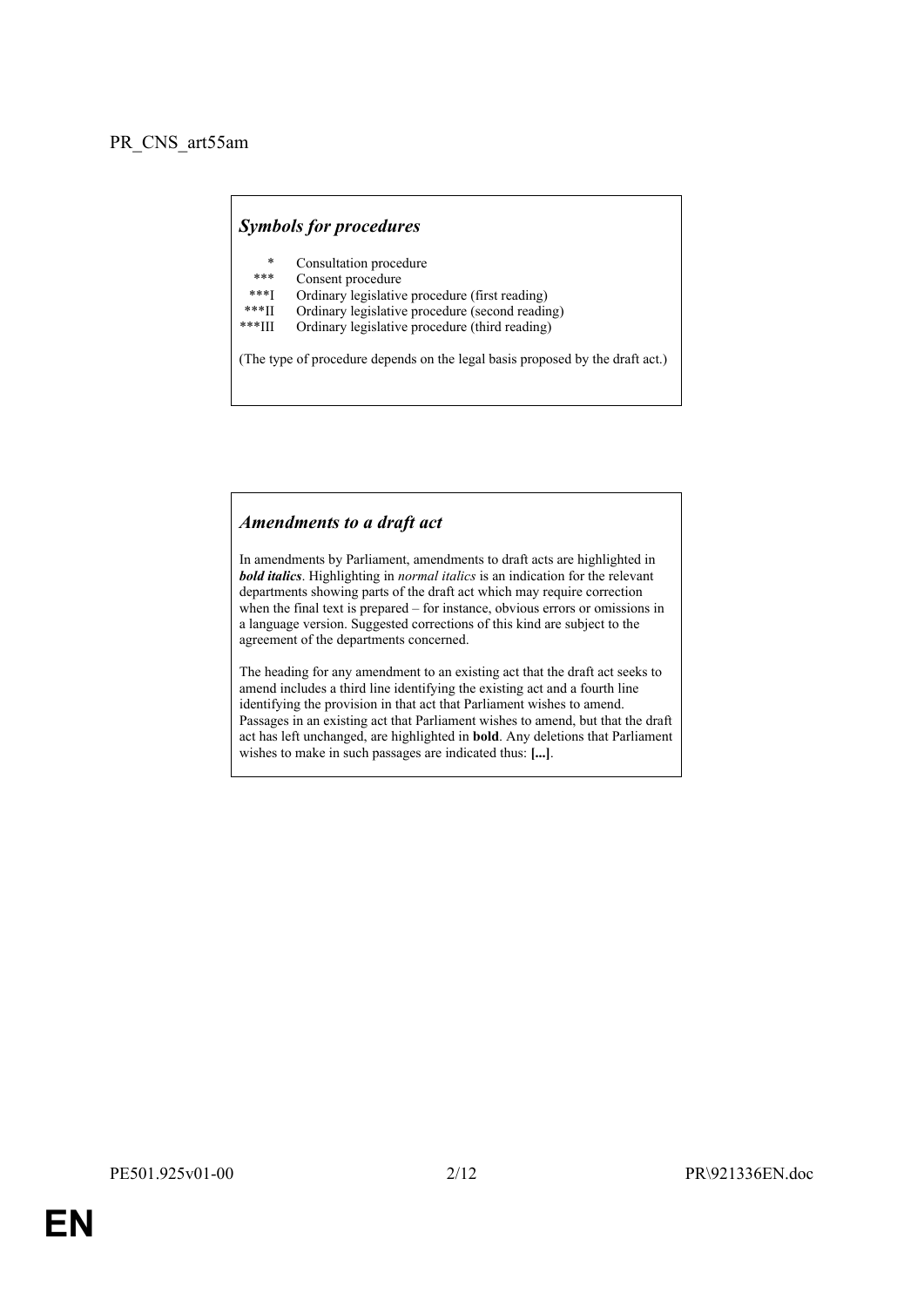# **CONTENTS**

| Page |
|------|
|      |
|      |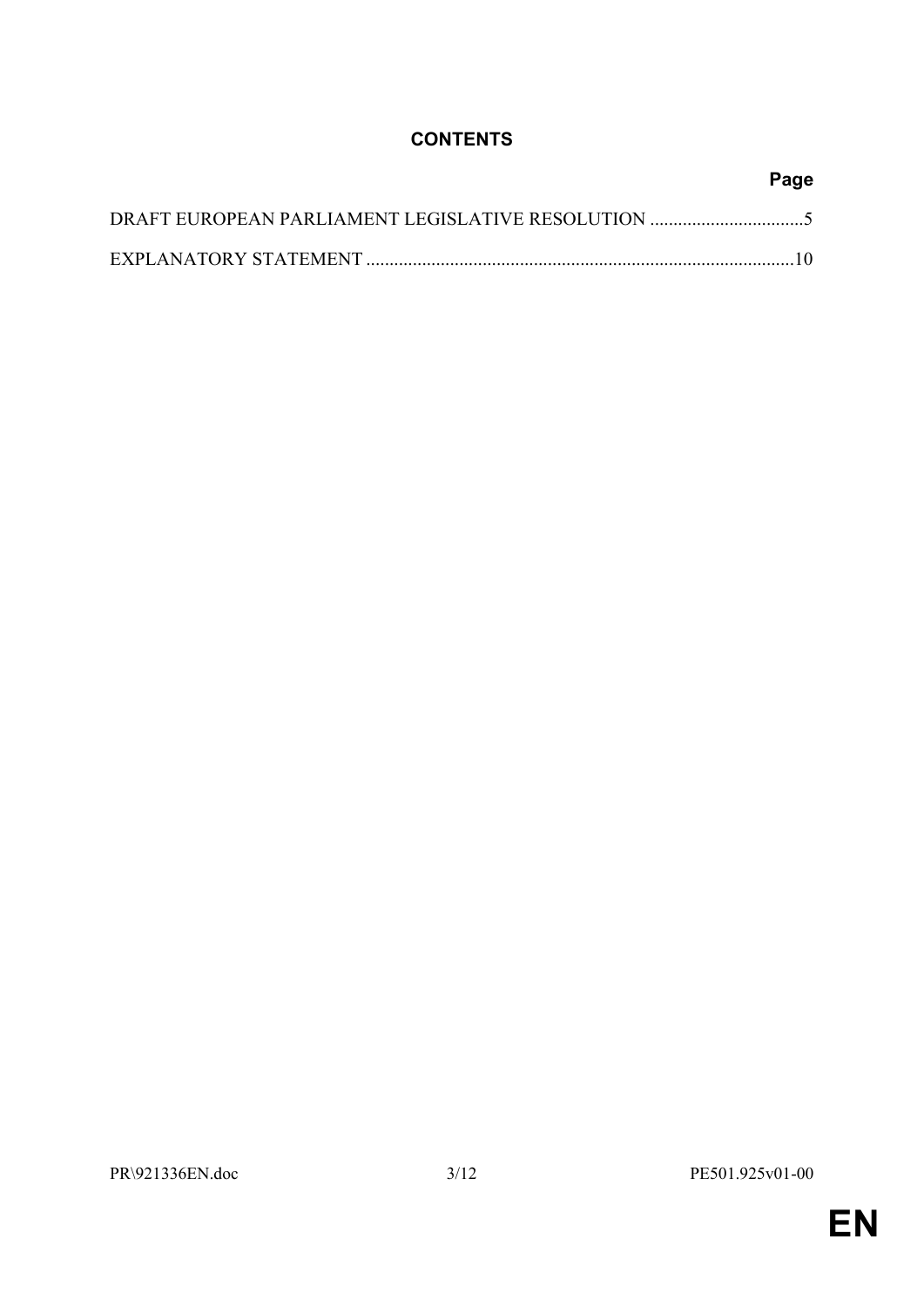[PE501.925v01-00](#page-0-0) 4/12 [PR\921336EN.doc](#page-0-1)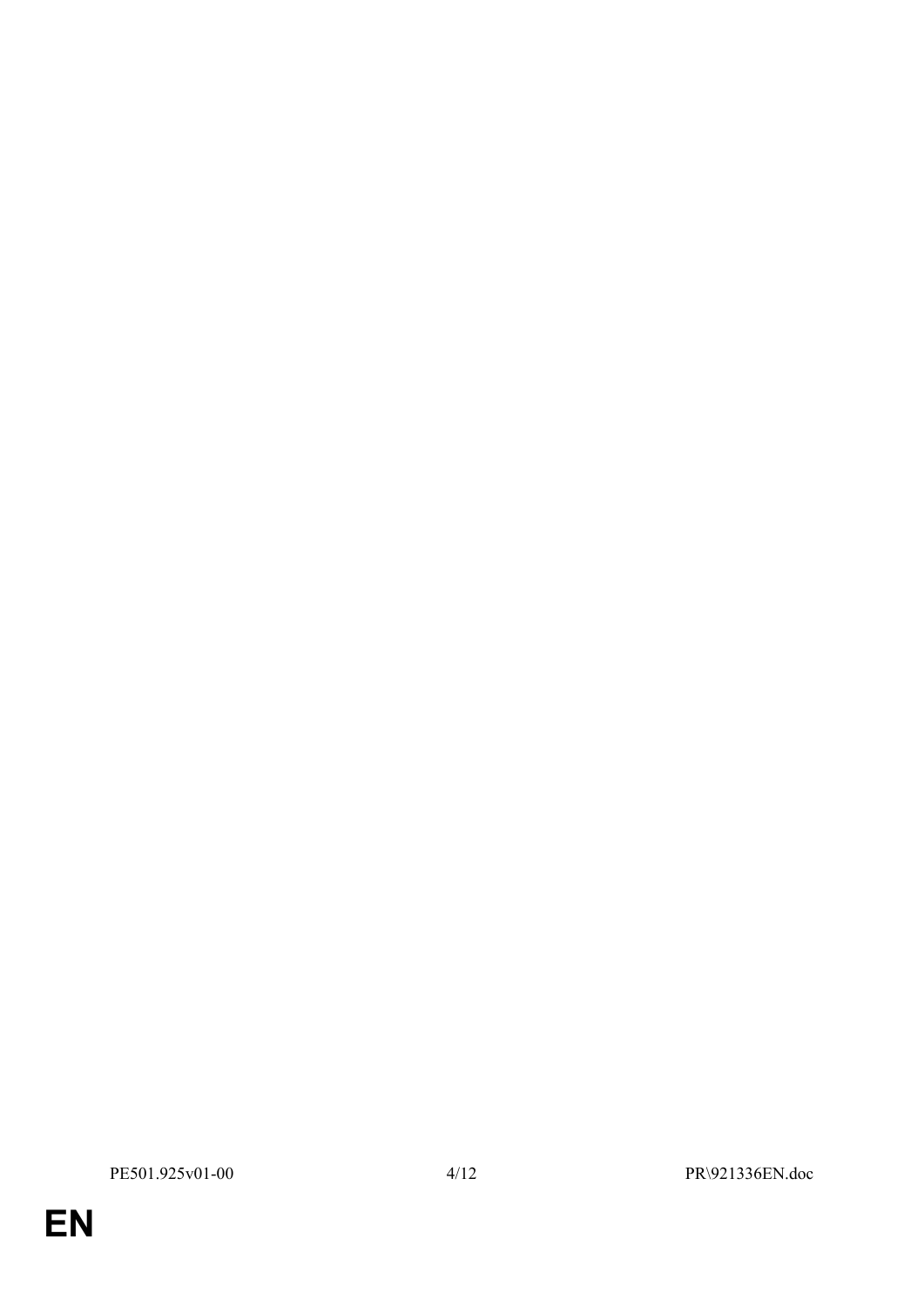# <span id="page-4-0"></span>**DRAFT EUROPEAN PARLIAMENT LEGISLATIVE RESOLUTION**

# **on the proposal for a Council directive amending Directive 2006/112/EC on the common system of value added tax, as regards the treatment of vouchers (COM(2012)0206 – C7-0127/2012 – 2012/0102(CNS))**

### **(Special legislative procedure – consultation)**

### *The European Parliament*,

- having regard to the Commission proposal to the Council (COM(2012)0206),
- having regard to Article 113 of the Treaty on the Functioning of the European Union, pursuant to which the Council consulted Parliament (C7-0127/2012),
- having regard to Rule 55 of its Rules of Procedure,
- having regard to the report of the Committee on Economic and Monetary Affairs (A7-0000/2012),
- 1. Approves the Commission proposal as amended;
- 2. Calls on the Commission to alter its proposal accordingly, in accordance with Article 293(2) of the Treaty on the Functioning of the European Union;
- 3. Calls on the Council to notify Parliament if it intends to depart from the text approved by Parliament;
- 4. Asks the Council to consult Parliament again if it intends to substantially amend the Commission proposal;
- 5. Instructs its President to forward its position to the Council, the Commission and the national parliaments.

#### **Amendment 1**

### **Proposal for a directive Recital 10**

#### *Text proposed by the Commission Amendment*

(10) It is necessary to clarify the tax treatment of the transactions linked to the distribution of multi-purpose vouchers. Where such vouchers are purchased below value to be resold at a higher price, the service of distribution should be taxed based on the margin made by the taxable

(10) It is necessary to clarify the tax treatment of the transactions linked to the distribution of multi-purpose vouchers. Where such vouchers are purchased below *nominal* value to be resold at a higher price, the service of distribution should be taxed based on the margin made by the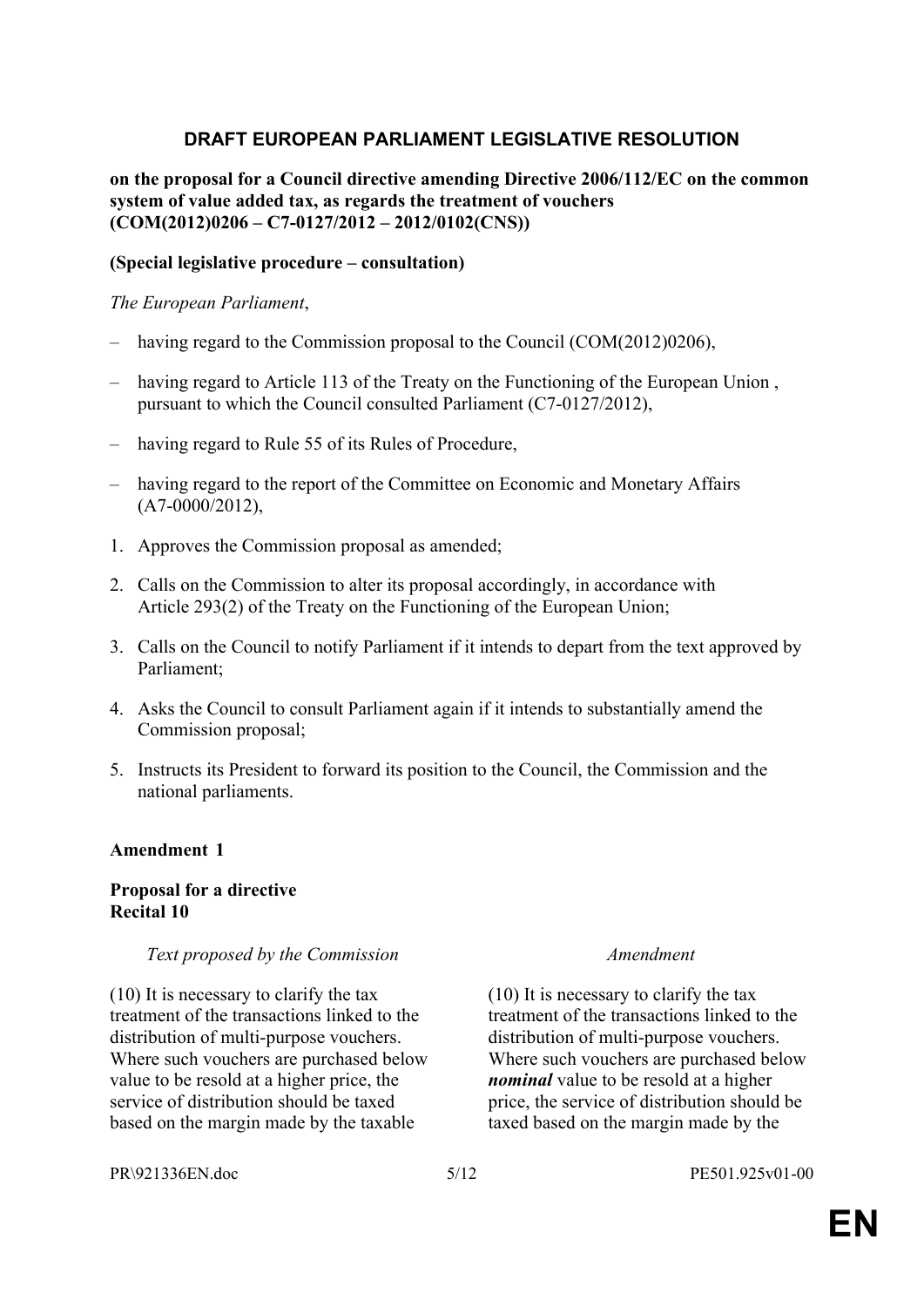**Proposal for a directive Article 1 – point 3** Directive 2006/112/EC Chapter 5 – Article 30a – paragraph 1 – subparagraph 1

# *Text proposed by the Commission Amendment*

*1.* "*Voucher*" *shall mean* an instrument carrying a right to receive a supply of goods or services, or to receive a price discount or rebate with regard to a supply of goods or services and where there is a corresponding obligation to fulfil *this* right*.*

*(1)* "*voucher*" *means* an instrument carrying a right to receive a supply of goods or services, or to receive a price discount*,* or rebate with regard to a supply of goods or services and where there is a corresponding obligation to fulfil *that*  right*, which is shown as a value expressed in monetary terms, as a percentage of reduction, as units or as a quantity* 

Or. en

# **Amendment 3**

**Proposal for a directive Article 1 – point 3** Directive 2006/112/EC Chapter 5 – Article 30a – paragraph 1 – subparagraph 2

*Text proposed by the Commission Amendment*

"*Single-purpose* voucher" *shall mean* a voucher carrying a right to receive a supply of goods or services where the supplier's identity, the place of supply and the applicable VAT rate for these goods or services is known at the time of issue of the voucher*.*

*(2)*"*single-purpose* voucher" *means* a voucher carrying a right to receive a supply of goods or services where the supplier's identity, the place of supply and the applicable VAT rate for these goods or services is known at the time of issue of the voucher*;*

Or. en

[PE501.925v01-00](#page-0-0) 6/12 [PR\921336EN.doc](#page-0-1)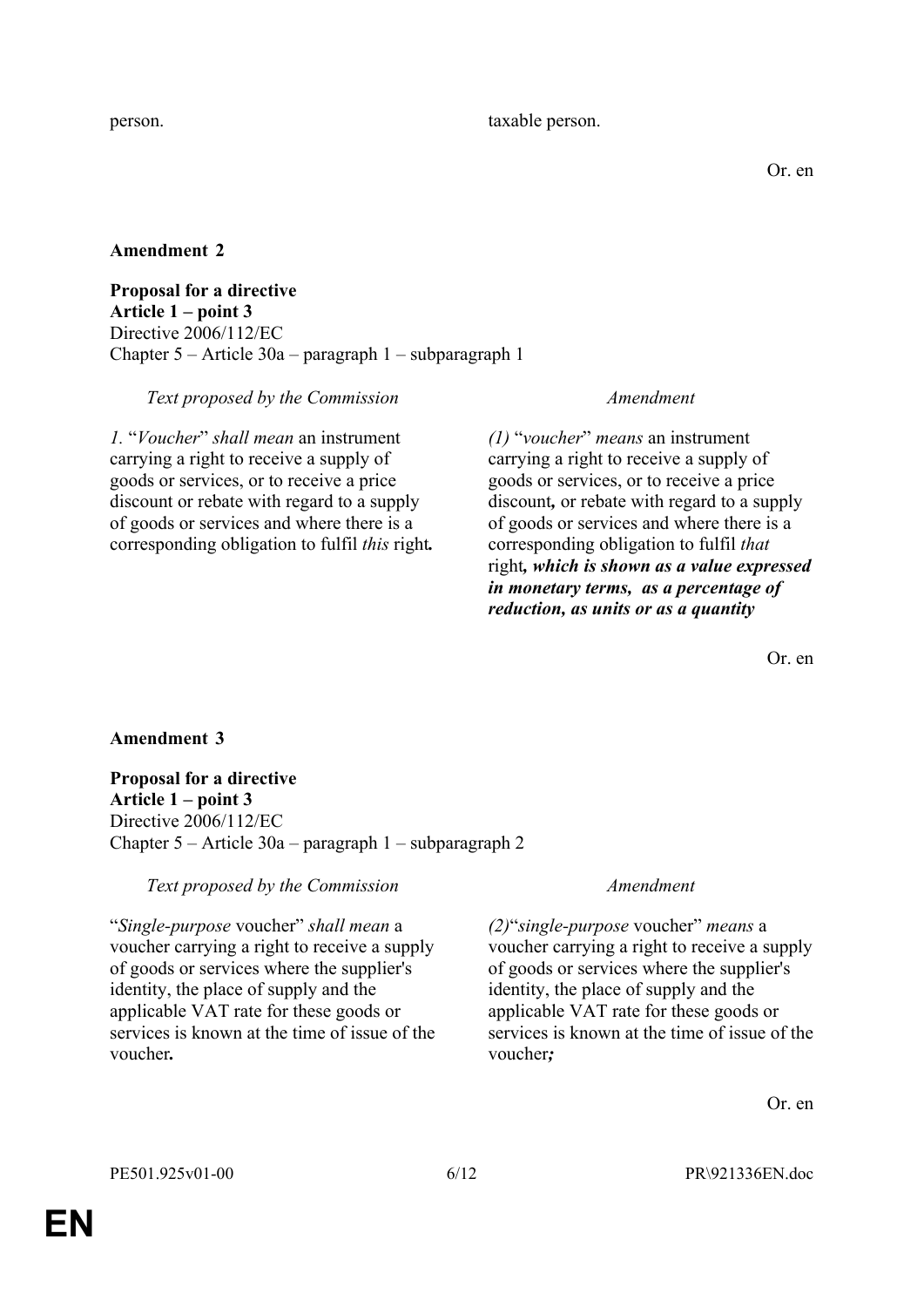**Proposal for a directive Article 1 – point 3** Directive 2006/112/EC Chapter 5 – Article 30a – paragraph 1 – point 2a (new)

*Text proposed by the Commission Amendment*

*(2a) "place of supply" means the Member State in which the underlying supply of goods or services takes place;*

Or. en

### **Amendment 5**

**Proposal for a directive Article 1 – point 3** Directive 2006/112/EC Chapter 5 – Article 30a – paragraph 1 – subparagraph 3

*Text proposed by the Commission Amendment*

"*Multi-purpose* voucher" *shall mean* any voucher, other than a discount or rebate voucher, which does not constitute a single-purpose voucher*.*

*(3)* "*multi-purpose* voucher" *means* any voucher, other than a discount or rebate voucher, which does not constitute a single-purpose voucher *and which entitles the holder to receive goods or services where those goods or services, the place of supply of the Member State where they are to be taxed are not sufficiently identified and in consequence the VAT treatment of the voucher cannot be determined with certainty at the date of the sale or issuance;*

Or. en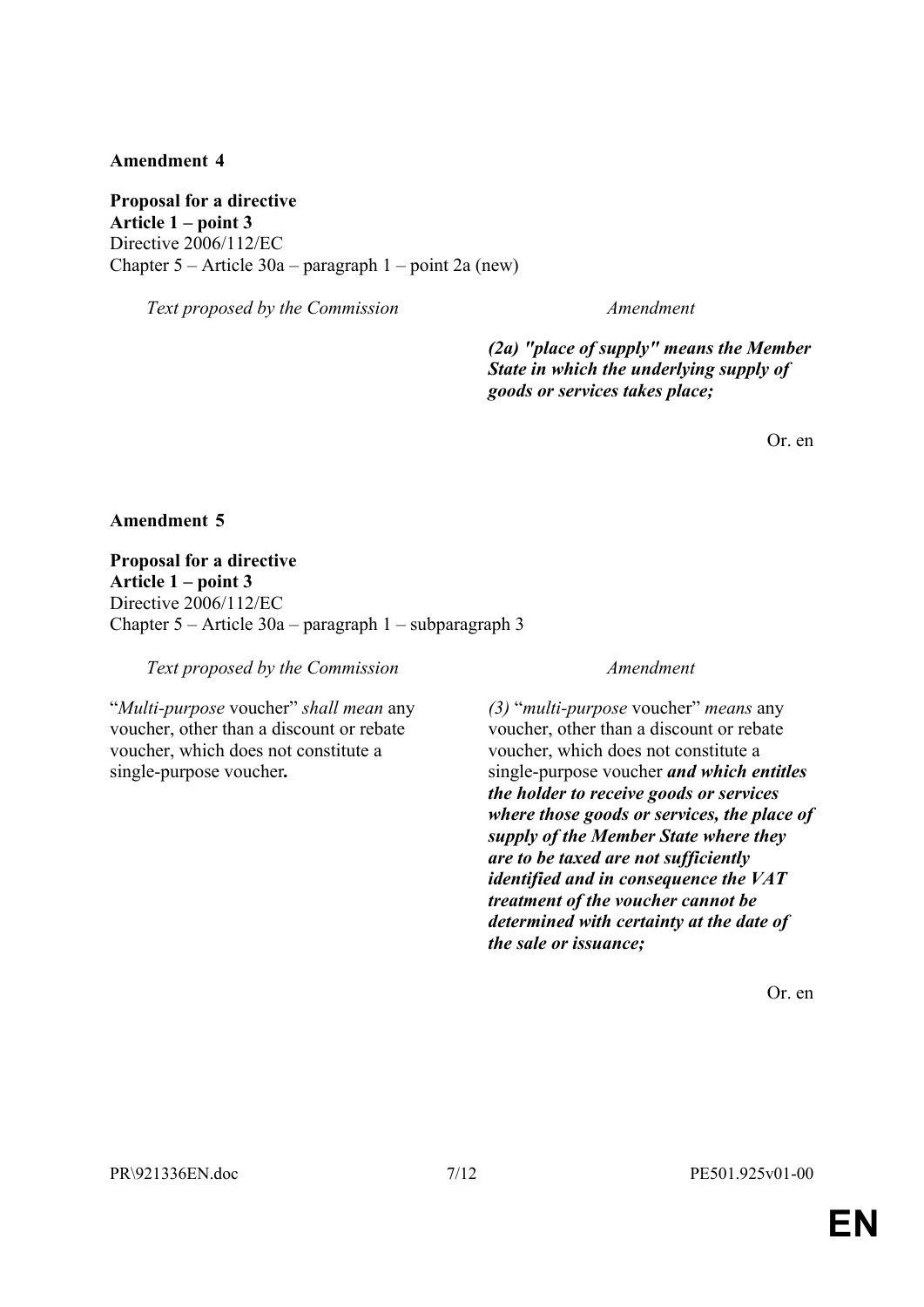# **Proposal for a directive Article 1 – point 3** Directive 2006/112/EC Chapter 5 – Article 30a – paragraph 1 – subparagraph 4

### *Text proposed by the Commission Amendment*

"Discount voucher" *shall mean* a voucher carrying a right to receive a price discount or rebate with regard to a supply of goods or services.

*(4)*"*discount* voucher" *means* a voucher carrying a right to receive a price discount or rebate with regard to a supply of goods or services*, which is expressed either as a percentage or as a fixed amount with a face value*.

Or. en

#### **Amendment 7**

# **Proposal for a directive Article 2 – point 1**

#### *Text proposed by the Commission Amendment*

1. Member States shall adopt and publish, by 1 January 2014 *at the latest*, the laws, regulations and administrative provisions necessary to comply with this Directive. They shall *forthwith* communicate to the Commission the text of those provisions.

# *They shall apply those provisions from 1 January 2015.*

When Member States adopt those provisions, they shall contain a reference to this Directive or be accompanied by such a reference on the occasion of their official publication. Member States shall determine how such reference is to be made.

1. Member States shall adopt and publish, by 1 January 2014, the laws, regulations and administrative provisions necessary to comply with this Directive *by 1 January 2015*. They shall *immediately* communicate to the Commission the text of those provisions.

When Member States adopt those provisions, they shall contain a reference to this Directive or be accompanied by such a reference on the occasion of their official publication. Member States shall determine how such reference is to be made.

Or. en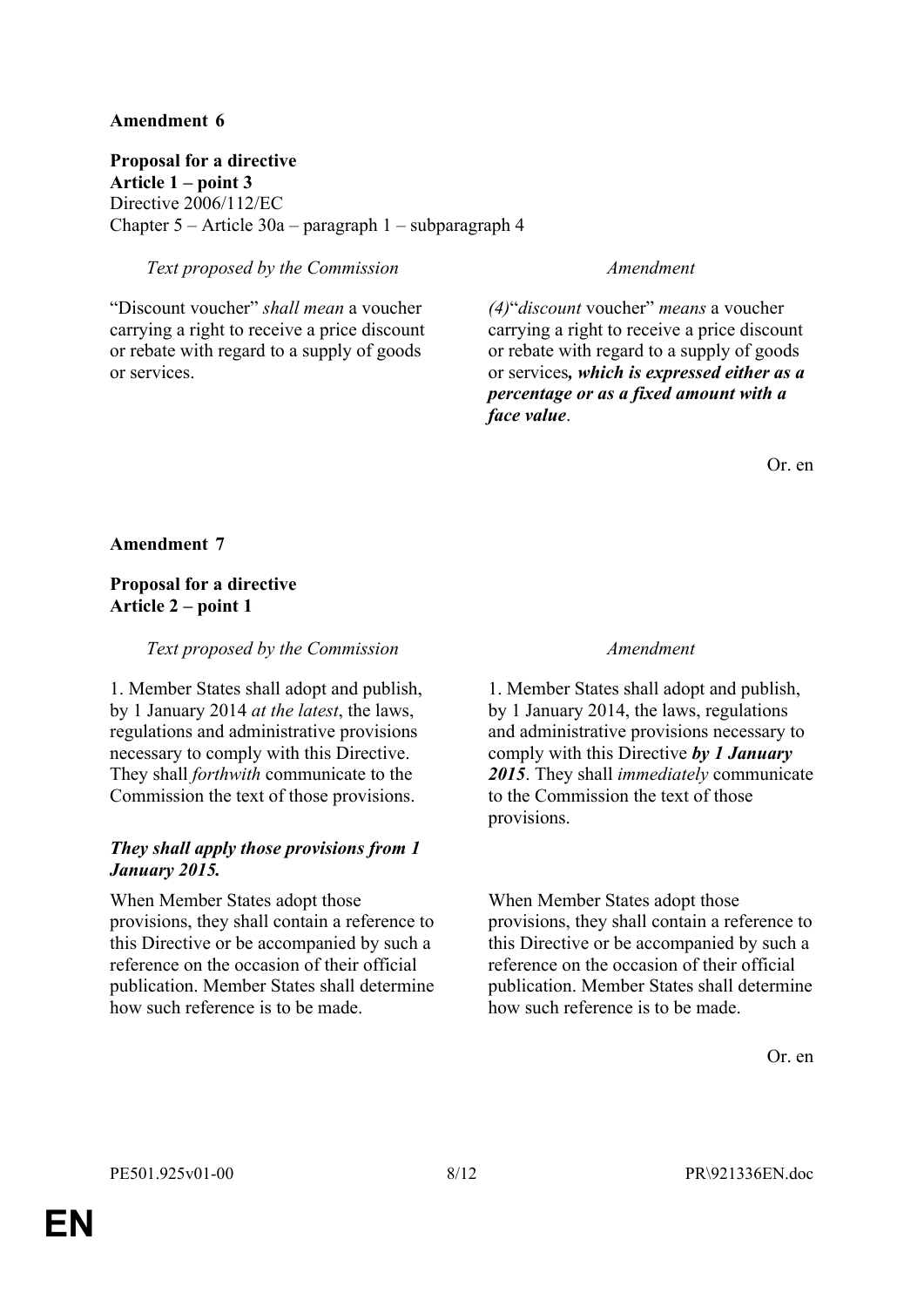# **Proposal for a directive Article 2 a (new)**

*Text proposed by the Commission Amendment*

*Article 2a*

*By 1 January 2017, the Commission shall report to the European Parliament and to the Council on the economic and fiscal impact of this Directive.*

Or. en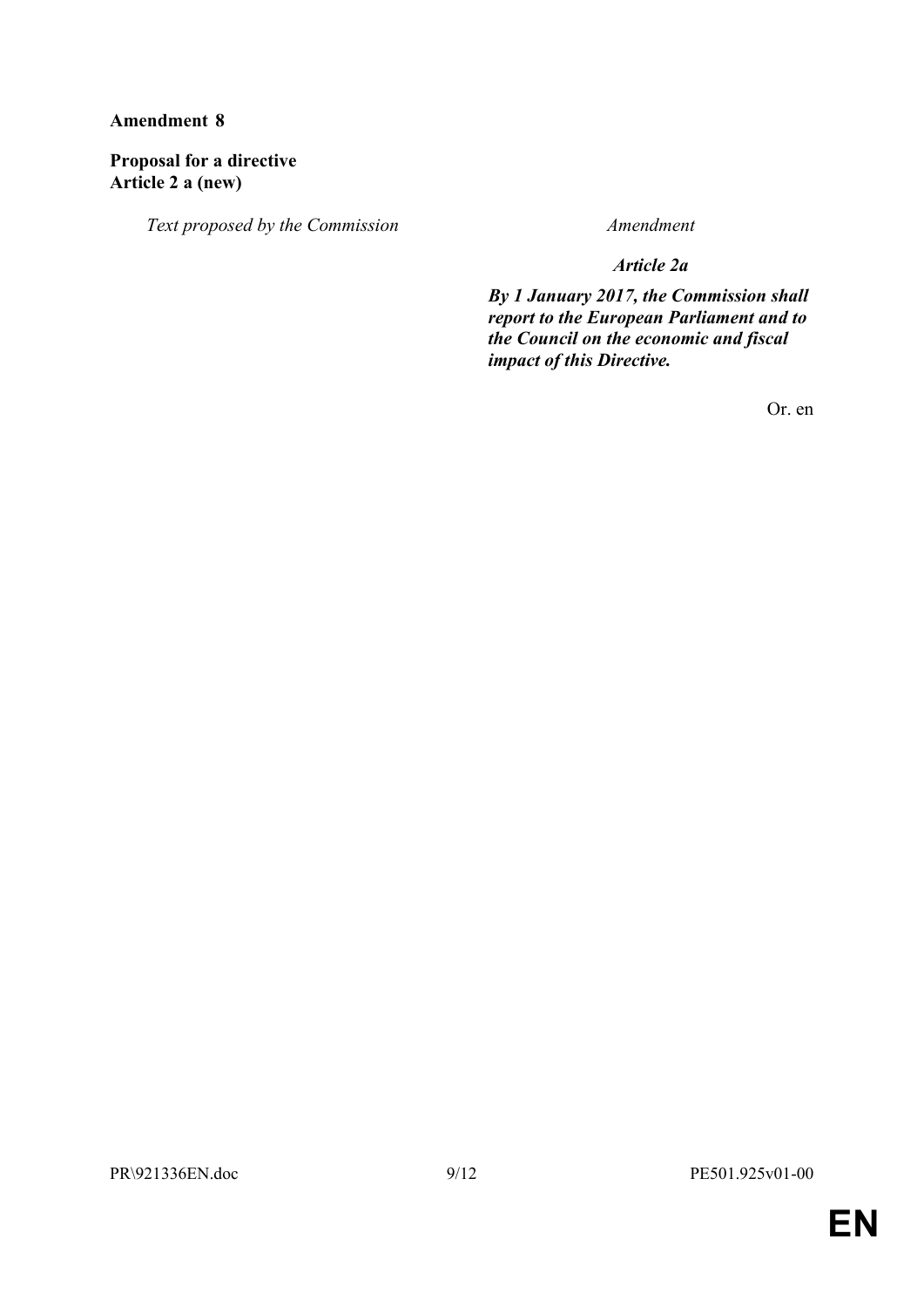# <span id="page-9-0"></span>**EXPLANATORY STATEMENT**

On 10 May 2012 the European Commission proposed to update EU VAT rules to ensure the uniform tax treatment of all types of vouchers across all Member States. Vouchers represent a market of more than  $\epsilon$  52 billion per year in the European Union. Prepaid telecommunications account for almost 70% of the voucher market, followed by gift vouchers and discount vouchers. However, differences in national VAT rules on vouchers lead to serious market inefficiencies. Instead of being able to really benefit from the Single Market, companies face problems of double taxation and difficulties in expanding their business across borders. The new rules seek to redress this situation.

The objective of the proposal is to clarify and harmonise the EU rules on the VAT treatment of vouchers. This will have a positive effect on businesses by eliminating situations of double taxation and uncertainty about tax compliance obligations. It will also help to close loopholes which facilitate tax avoidance by certain companies exploiting the mismatches between Member States. The new rules also fit well in the broader strategy of the Digital Agenda Europe, especially its objective to create a digital single market.

Firstly, the Commission proposes to harmonise the definition of vouchers for VAT purposes and the point of taxation for voucher transactions, to prevent mismatches which result in double taxation or double non-taxation. The time of taxation will be determined by the nature of the voucher, thereby clarifying if the tax should be charged when a voucher is sold or when it is redeemed for goods and services.

Secondly, the new rules draw a clear line between vouchers and other means of payment. The growing number of mobile devices makes it necessary to distinguish between prepaid telecom credits (which are vouchers) and mobile payment services (which are taxed differently). Changes in payment technology, notably the increasing use of mobile payments, require that any room for confusion is removed.

Thirdly, the Directive sets up common rules for the distribution of vouchers in a chain of intermediaries, especially where this extends across two or more Member States. A phone card for example can change hands several times in a distribution chain before it reaches the consumer and the businesses concerned need certainty about their tax obligations.

A number of other technical measures are included to deal with the right of deduction, redemption and reimbursement procedures, the person liable for payment of the tax and other obligations for businesses.

# **The position of the Rapporteur**

The rapporteur welcomes the European Commission's proposal for a Directive amending Directive 2006/112/EC on the common system of value added tax as regards the treatment of vouchers. The rapporteur believes this is the right way forward to take down one of the remaining obstacles to crossborder business.

The rapporteur strongly supports the Commission's objectives of ensuring a uniform tax treatment of all types of vouchers across all Member States. The proposal as it stands will benefit businesses and consumers alike.

Key elements to address the shortcomings of the VAT Directive (2006/112/EC) include:

1) a clear legal definition of vouchers for VAT purposes (the new proposed Article 30a has merit in distinguishing between 'single-purpose', 'multi-purpose' and 'discount' vouchers);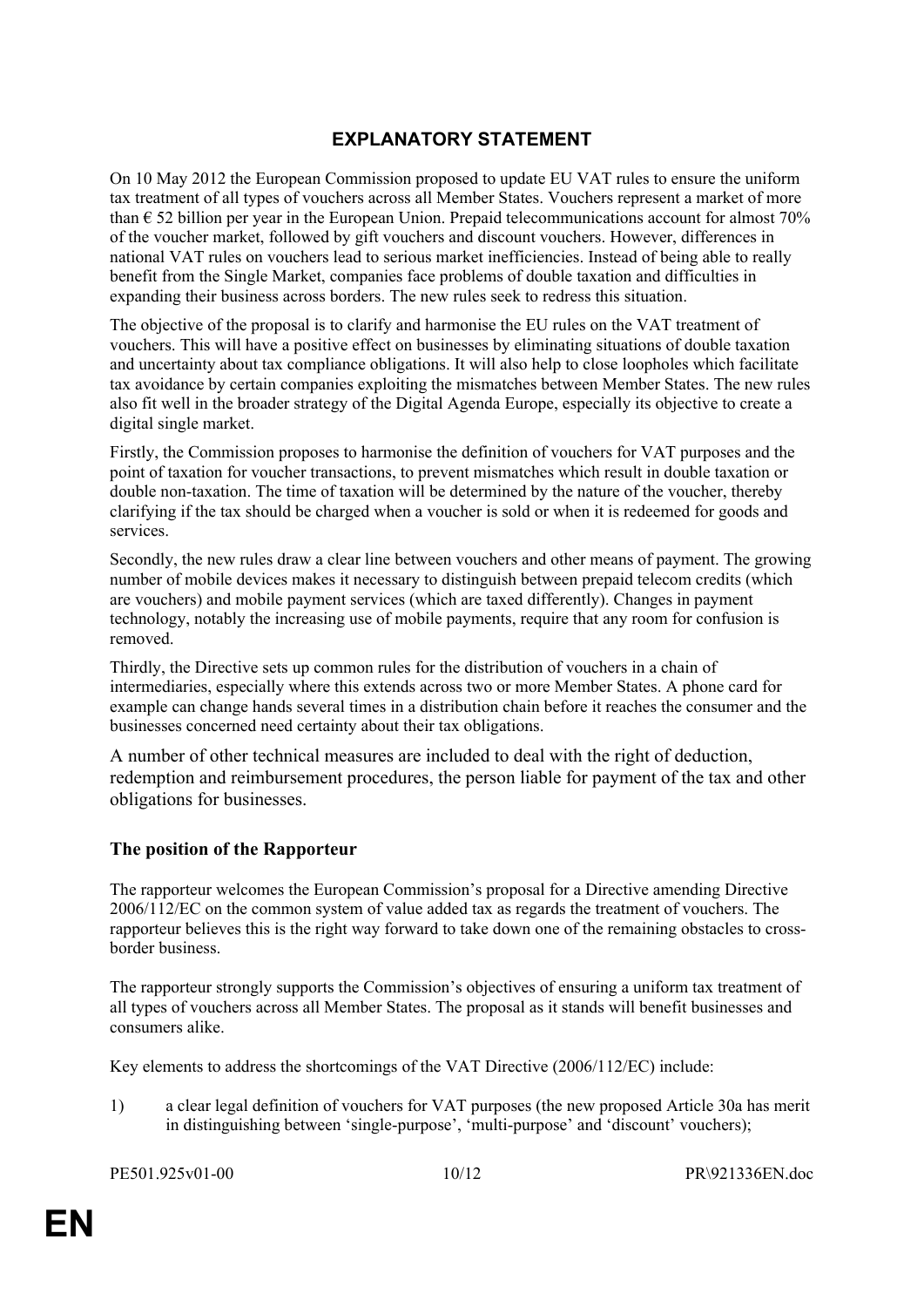2) the identification of when VAT is due (the new proposed Article 30b).

By clarifying and harmonising the EU rules on the VAT treatment of vouchers this proposal will significantly ease the operation of loyalty schemes and gift vouchers. From a business perspective this proposal will help avoid market inefficiencies and scenarios of double taxation or non-taxation. From a consumer perspective, it will effectively be removing a fiscal impediment to the operation of pan-European schemes that will greatly enhance our customers' ability to enjoy our services.

Cross-border retailers have long faced the complexity caused by different regulatory frameworks regarding vouchers and other types of marketing schemes. In fact, regulatory inconsistency has been a barrier to full exploitation of single market opportunities. This is particularly valid for the telecommunications sector.

As pointed out by the study commissioned from Deloitte by the European Commission, vouchers for pre-paid telecom services are by far the most significant category of vouchers and differences in their tax treatment within the EU creates inconsistencies. These inconsistencies have made commercial exploitation and innovation in EU cross-border services unattractive.

The rapporteur welcomes that for vouchers distributed in a chain, the European Commission proposes to introduce the "nominal value concept", a constant value fixed by the issuer of the "multi-purpose voucher" and proposes to treat any positive difference between this nominal value and the price paid by a distributor of the "multi-purpose voucher" as the consideration for a distribution service.

According to the European Commission, "multi-purpose vouchers" would not be taxed when they change hands but only at redemption (i.e. when the end-user actually uses the voucher). The margin for distribution of a "multi-purpose voucher" would be separately taxed as a distinct service. The underlying goods or services which are purchased with the "multipurpose voucher" are taxable at the time of redemption while the distributor's margin is taxed as a service each time it is supplied i.e. each time the "multi-purpose voucher" changes hands.

The Commission proposes that the sale of an MPV should be outside of the scope of VAT, and therefore it is not necessary to identify the taxable amount of the voucher itself. The taxable amount of the goods and services supplied against an MPV is equal to the value of the MPV effectively used to acquire those goods and services. The same principle applies as with SPV when the issuer/refunder of the voucher is not the same as the redeemer, then the taxable amount equals the consideration paid by the customer plus the money paid to the seller by the issuer/refunder (i.e. the amount deducted from the voucher)

In line with the proposed extension of time limits, the rapporteur indeed believes that the Commission's proposal should be amended in order to guarantee a practical and effective implementation of the provisions foreseen, and provide national competent authorities with the necessary level of flexibility and autonomy to comply with the requirement of this Directive.

To summarize the rapporteur convinced that a consistent legal framework on vouchers is indispensable to achieve the implementation of the 2015 change of place of supply rules in relation to business to consumer. Without such rules any business that sells identical vouchers to private individuals from two different Member States could have to apply completely different VAT treatments to the two vouchers; even though the vouchers and their underlying supplies are the same. Such a consequence is absolutely counter-productive to the simplification and unification of approaches envisaged by the new business to consumer rules. The fact that the Commission has issued a proposal for a harmonized VAT treatment of vouchers is widely welcomed because harmonized

[PR\921336EN.doc](#page-0-1) 11/12 [PE501.925v01-00](#page-0-0)